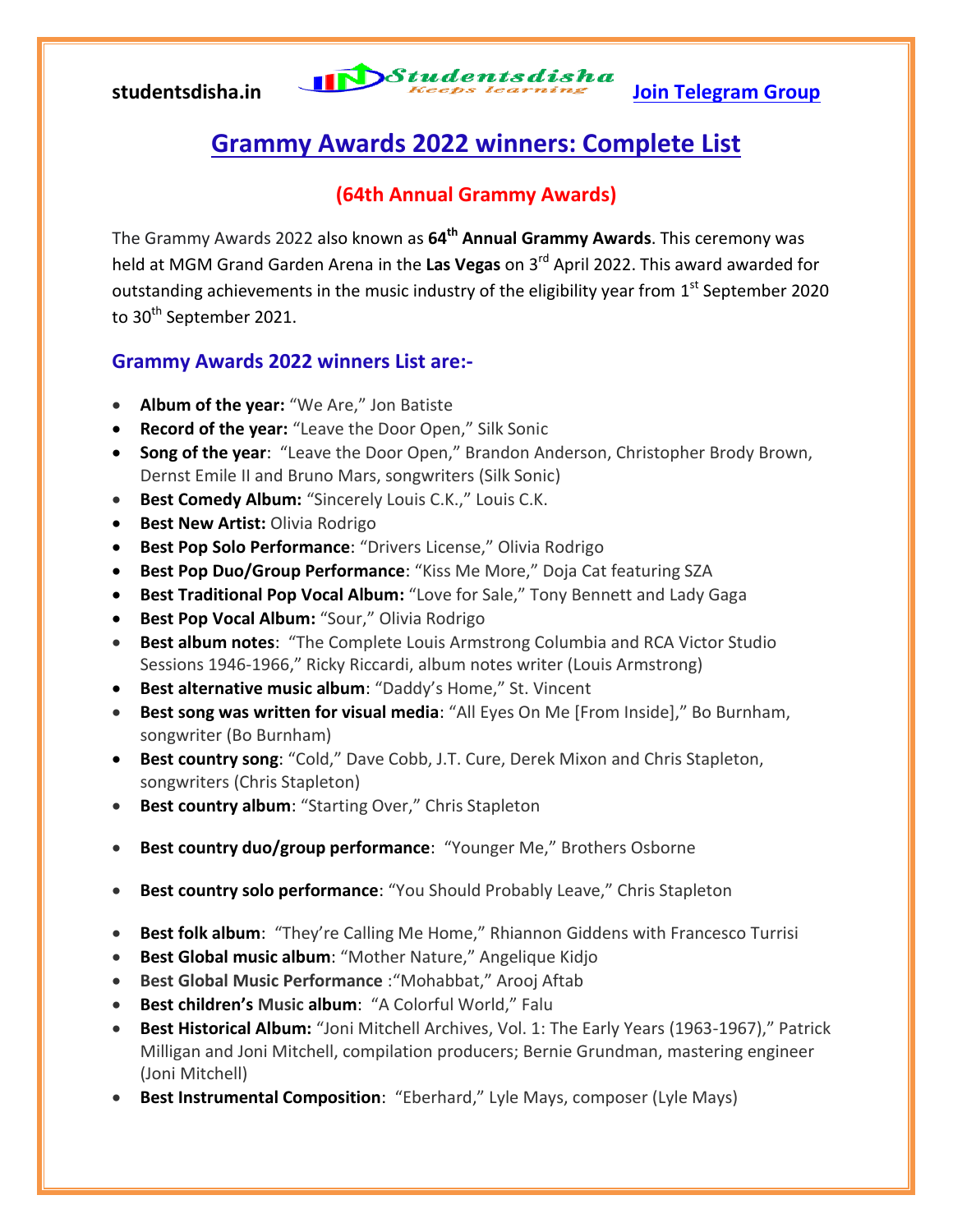# studentsdisha.in **International Studentsdisha**<br>Ioin Telegram Group

- **Best Musical Theater Album**: "The Unofficial Bridgerton Musical," Emily Bear, producer; Abigail Barlow and Emily Bear, composers/lyricists (Barlow & Bear)
- **Best Musica Urbana Album**: "El Ultimo Tour Del Mundo," Bad Bunny
- **Best New Age Album:** "Divine Tides," Stewart Copeland and Ricky Kej
- **Best Music Film:** "Summer of Soul," (Various Artists); Ahmir "Questlove" Thompson, video director; David Dinerstein, Robert Fyvolent and Joseph Patel, video producers.
- **Best Music Video:** "Freedom," (Jon Batiste); Alan Ferguson, video director; Alex P. Willson, video producer.
- **Best Rap Song**: "Jail," Dwayne Abernathy, Jr., Shawn Carter, Raul Cubina, Michael Dean, Charles M. Njapa, Sean Solymar, Kanye West and Mark Williams, songwriters (Kanye West featuring Jay-Z)
- **Best Rap album:** "Call Me if You Get Lost," Tyler, the Creator
- **Best Rap Performance:** "Family Ties" Baby Keem featuring Kendrick Lamar
- **Best Melodic Rap Performance**: "Hurricane," Kanye West featuring the Weeknd and Lil Baby
- **Best Rock Album:** "Medicine at Midnight," Foo Fighters
- **Best Rock Performance:** "Making a Fire," Foo Fighters
- **Best Rock Song:** "Waiting on a War," Dave Grohl, Taylor Hawkins, Rami Jaffee, Nate Mendel, Chris Shiflett and Pat Smear, songwriters (Foo Fighters)
- **Best American Roots Performance:** "Cry," Jon Batiste
- **Best American Roots Song:** "Cry," Jon Batiste and Steve McEwan, songwriters (Jon Batiste)
- **Best American Album:** "Native Sons," Los Lobos
- **Best Arrangement, Instrumental or A Cappella:** "Meta Knight's Revenge (From 'Kirby Superstar')," Charlie Rosen and Jake Silverman, arrangers (The 8-Bit Big Band featuring Button Masher)
- **Best Arrangement, Instruments, and Vocals:** "To The Edge Of Longing (Edit Version)," Vince Mendoza, Arranger (Vince Mendoza, Czech National Symphony Orchestra and Julia Bullock)
- **Best Bluegrass Album: "My Bluegrass Heart," Béla Fleck**
- **Best Boxed or Special Limited Edition Package:** "All Things Must Pass: 50th Anniversary Edition," Darren Evans, Dhani Harrison and Olivia Harrison, art directors (George Harrison)
- **Best Chamber Music/Small Ensemble Performance:** "Beethoven: Cello Sonatas Hope Amid Tears," Yo-Yo Ma and Emanuel Ax
- **Producer of the Year, Classical:** Judith Sherman
- **Producer of the Year, Non-Classical:** Jack Antonoff
- **Best Choral Performance:** "Mahler: Symphony No. 8, 'Symphony of a Thousand,'" Gustavo Dudamel, conductor; Grant Gershon, Robert Istad, Fernando Malvar-Ruiz and Luke McEndarfer, chorus masters (Leah Crocetto, Mihoko Fujimura, Ryan McKinny, Erin Morley, Tamara Mumford, Simon O'Neill, Morris Robinson and Tamara Wilson; Los Angeles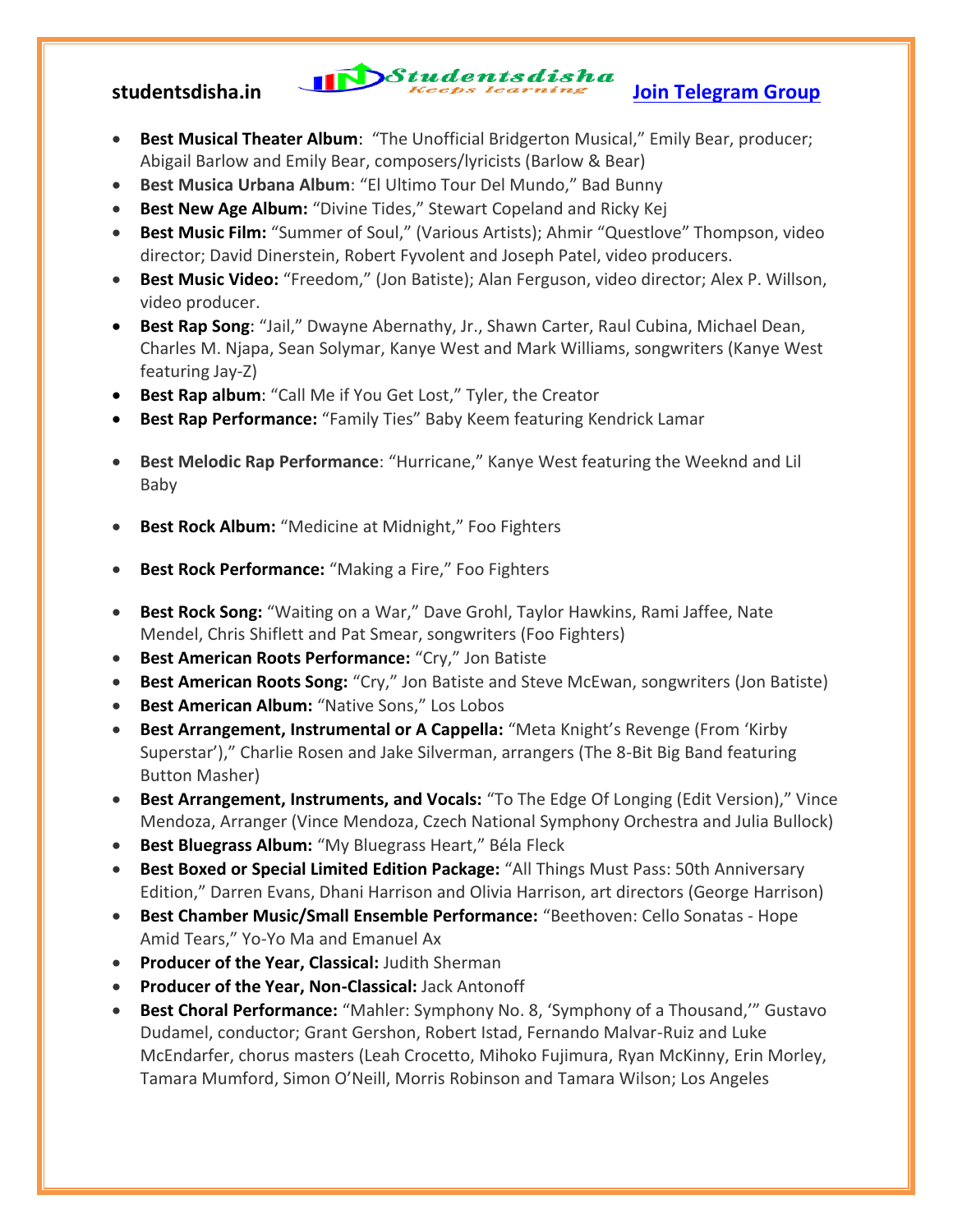# studentsdisha.in **International Studentsdisha**<br>Ioin Telegram Group

Philharmonic; Los Angeles Children's Chorus, Los Angeles Master Chorale, National Children's Chorus and Pacific Chorale)

- **Best Classical Compendium:** "Women Warriors The Voices of Change," Amy Andersson, conductor; Amy Andersson, Mark Mattson and Lolita Ritmanis, producers.
- **Best Classical Instrumental Solo:** "Alone Together," Jennifer Koh
- **Best Classical Solo Vocal Album:** "Mythologies," Sangeeta Kaur and Hila Plitmann (Virginie D'Avezac De Castera, Lili Haydn, Wouter Kellerman, Nadeem Majdalany, Eru Matsumoto and Emilio D. Miler)
- **Best Contemporary Classical Composition:** "Shaw: Narrow Sea," Caroline Shaw, composer (Dawn Upshaw, Gilbert Kalish and Sō Percussion)
- **Best Compilation Soundtrack For Visual Media:** "The United States vs. Billie Holiday," Andra Day
- **Best Contemporary Blues Album:** "662," Christone "Kingfish" Ingram
- **Best Contemporary Christian Music Album:** "Old Church Basement," Elevation Worship and Maverick City Music
- **Best Contemporary Christian Music Performance/Song:** "Believe for It," CeCe Winans; Dwan Hill, Kyle Lee, CeCe Winans and Mitch Wong, songwriters
- **Best Contemporary Instrumental Album:** "Tree Falls," Taylor Eigsti
- **Best Dance Electronic Recording**: "Alive," Rüfüs Du Sol
- **Best Dance/Electronic Music Album**: "Subconsciously," Black Coffee
- **Best Engineered Album, Classical":** "Chanticleer Sings Christmas," Leslie Ann Jones, engineer (Chanticleer)
- **Best Engineered Album, Non-Classical:** "Love for Sale," Dae Bennett, Josh Coleman and Billy Cumella, engineers; Greg Calbi and Steve Fallone, mastering engineers (Tony Bennett and Lady Gaga)
- **Best Gospel Album:** "Believe for It," CeCe Winans
- **Best Gospel Performance/Song:** "Never Lost," CeCe Winans
- **Best Roots Gospel Album:** "My Savior," Carrie Underwood
- **Best Improvised Jazz Solo:** "Humpty Dumpty (Set 2)," Chick Corea, soloist
- **Best Immersive Audio Album** :"Alicia," George Massenburg and Eric Schilling, immersive mix engineers; Michael Romanowski, immersive mastering engineer; Ann Mincieli, immersive producer (Alicia Keys)
- **Best Immersive Audio Album (for 63rd Grammy Awards)**:-"Soundtrack of the American Soldier," Leslie Ann Jones, immersive mix engineer; Michael Romanowski, immersive mastering engineer; Dan Merceruio, immersive producer (Jim R. Keene and the United States Army Field Band)
- **Best Jazz Instrumental Album:** "Skyline," Ron Carter, Jack DeJohnette and Gonzalo Rubalcaba
- **Best Jazz Vocal Album:** "Songwrights Apothecary Lab," Esperanza Spalding
- **Best Large Jazz Ensemble Album:** "For Jimmy, Wes and Oliver," Christian McBride Big Band
- **Best Latin Jazz Album:** "Mirror Mirror," Eliane Elias With Chick Corea and Chucho Valdes
- **Best Latin Pop Album or Urban Album:** "Mendo," Alex Cuba